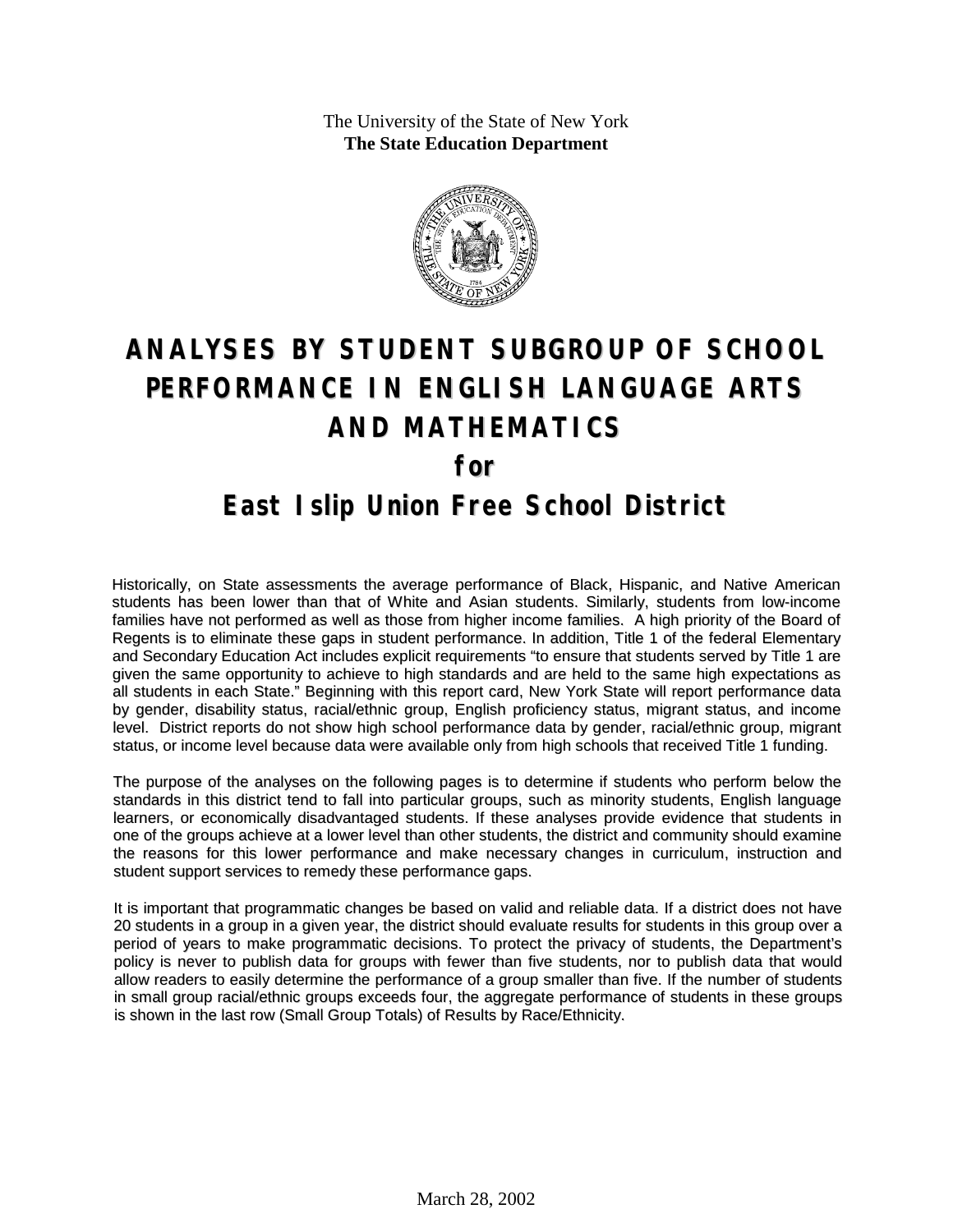## **Elementary English Language Arts**

A description of the performance levels and summary results for all general-education students and all students with disabilities can be found in the *Overview* of the New York State Report Card.

|                                          |              | <b>Percentages</b><br>of Tested |                             |             |                |              |                 |              |                  |                  |  |
|------------------------------------------|--------------|---------------------------------|-----------------------------|-------------|----------------|--------------|-----------------|--------------|------------------|------------------|--|
| <b>Student Subgroup</b>                  |              | <b>Not Tested</b>               |                             |             |                |              | <b>Students</b> |              |                  |                  |  |
|                                          | <b>ALT</b>   | ELL                             | No<br>Valid<br><b>Score</b> | Level<br>1  | Level<br>2     | Level<br>3   | Level<br>4      | Total        | Level<br>$2 - 4$ | Level<br>$3 - 4$ |  |
| Results by Race/Ethnicity                |              |                                 |                             |             |                |              |                 |              |                  |                  |  |
| American Indian/Alaskan<br><b>Native</b> | $\mathbf 0$  | 0                               | 0                           | $\mathbf 0$ | $\mathbf 0$    | $\mathbf 0$  | 0               | 0            | 0%               | 0%               |  |
| <b>Black</b>                             | $\mathbf 0$  | 0                               | 0                           | s           | s              | S            | s               | 3            | $\mathbf s$      | s                |  |
| Hispanic                                 | $\mathbf 0$  | 3                               | $\pmb{0}$                   | $\pmb{0}$   | 4              | 9            | $\overline{2}$  | 15           | 100%             | 73%              |  |
| Asian or Pacific Islander                | 0            | 1                               | 0                           | s           | s              | $\mathbf s$  | s               | 6            | $\mathbf s$      | s                |  |
| White                                    | $\mathbf{1}$ | $\mathbf{1}$                    | $\overline{2}$              | 13          | 65             | 219          | 85              | 382          | 97%              | 80%              |  |
| Total                                    | $\mathbf{1}$ | 5                               | $\overline{2}$              | 14          | 71             | 234          | 87              | 406          | 97%              | 79%              |  |
| Small Group Totals (s)                   | 0            | 1                               | 0                           | 1           | $\overline{c}$ | 6            | 0               | 9            | 89%              | 67%              |  |
| Results by Gender                        |              |                                 |                             |             |                |              |                 |              |                  |                  |  |
| Female                                   | $\mathbf{1}$ | $\mathbf 1$                     | 0                           | 6           | 29             | 106          | 60              | 201          | 97%              | 83%              |  |
| Male                                     | $\mathbf 0$  | 4                               | $\overline{2}$              | 8           | 42             | 128          | 27              | 205          | 96%              | 76%              |  |
| Total                                    | $\mathbf{1}$ | 5                               | 2                           | 14          | 71             | 234          | 87              | 406          | 97%              | 79%              |  |
| Results by English Proficiency Status    |              |                                 |                             |             |                |              |                 |              |                  |                  |  |
| <b>English Proficient</b>                | $\mathbf{1}$ | 0                               | $\overline{2}$              | s           | s              | s            | s               | 405          | s                | $\mathbf s$      |  |
| <b>Limited English Proficient</b>        | 0            | 5                               | $\pmb{0}$                   | s           | $\mathsf{s}$   | $\mathsf{s}$ | s               | $\mathbf{1}$ | s                | s                |  |
| Total                                    | $\mathbf{1}$ | 5                               | $\overline{2}$              | 14          | 71             | 234          | 87              | 406          | 97%              | 79%              |  |
| Results by Income Level                  |              |                                 |                             |             |                |              |                 |              |                  |                  |  |
| Economically<br>Disadvantaged            | $\mathbf 0$  | 5                               | $\mathbf 0$                 | 4           | 11             | 26           | $\overline{2}$  | 43           | 91%              | 65%              |  |
| Not Disadvantaged                        | 1            | 0                               | $\overline{2}$              | 10          | 60             | 208          | 85              | 363          | 97%              | 81%              |  |
| Total                                    | $\mathbf{1}$ | 5                               | $\mathbf{2}$                | 14          | 71             | 234          | 87              | 406          | 97%              | 79%              |  |
| Results by Migrant Status                |              |                                 |                             |             |                |              |                 |              |                  |                  |  |
| <b>Migrant Family</b>                    | 0            | 0                               | 0                           | 0           | 0              | $\mathbf 0$  | 0               | 0            | 0%               | 0%               |  |
| Not Migrant Family                       | $\mathbf{1}$ | 5                               | 2                           | 14          | 71             | 234          | 87              | 406          | 97%              | 79%              |  |
| Total                                    | $\mathbf{1}$ | 5                               | 2                           | 14          | 71             | 234          | 87              | 406          | 97%              | 79%              |  |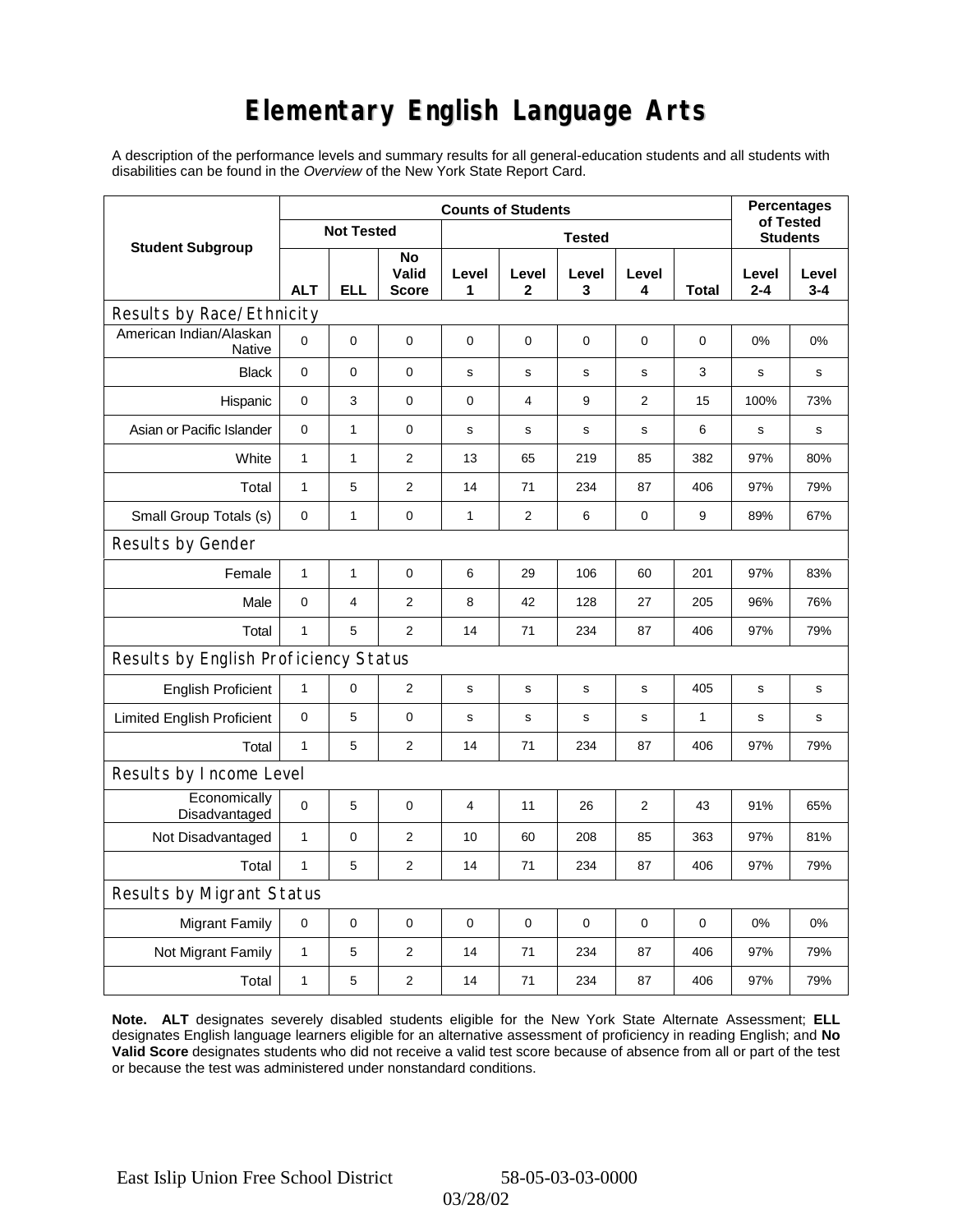## **Elementary Mathematics**

A description of the performance levels and summary results for all general-education students and all students with disabilities can be found in the *Overview* of the New York State Report Card.

| <b>Counts of Students</b>                |              |                   |                             |                |                |             |                 |              | <b>Percentages</b><br>of Tested |                  |
|------------------------------------------|--------------|-------------------|-----------------------------|----------------|----------------|-------------|-----------------|--------------|---------------------------------|------------------|
| <b>Student Subgroup</b>                  |              | <b>Not Tested</b> |                             |                |                |             | <b>Students</b> |              |                                 |                  |
|                                          | <b>ALT</b>   | <b>ELL</b>        | No<br>Valid<br><b>Score</b> | Level<br>1     | Level<br>2     | Level<br>3  | Level<br>4      | <b>Total</b> | Level<br>$2 - 4$                | Level<br>$3 - 4$ |
| Results by Race/Ethnicity                |              |                   |                             |                |                |             |                 |              |                                 |                  |
| American Indian/Alaskan<br><b>Native</b> | 0            | $\mathbf 0$       | $\mathbf 0$                 | 0              | 0              | 0           | 0               | 0            | 0%                              | 0%               |
| <b>Black</b>                             | 0            | 0                 | $\pmb{0}$                   | $\mathbf s$    | $\mathbf s$    | s           | $\mathbf s$     | 3            | s                               | s                |
| Hispanic                                 | 0            | 0                 | $\mathbf 0$                 | $\mathbf 0$    | $\overline{7}$ | 8           | 4               | 19           | 100%                            | 63%              |
| Asian or Pacific Islander                | $\mathbf 0$  | $\mathbf{1}$      | $\mathbf 0$                 | s              | s              | $\mathbf s$ | $\mathbf s$     | 6            | s                               | s                |
| White                                    | $\mathbf{1}$ | $\mathbf{1}$      | 0                           | 1              | 34             | 172         | 177             | 384          | 100%                            | 91%              |
| Total                                    | $\mathbf{1}$ | $\overline{2}$    | $\pmb{0}$                   | $\overline{2}$ | 41             | 184         | 185             | 412          | 100%                            | 90%              |
| Small Group Totals (s)                   | 0            | $\mathbf{1}$      | $\mathbf 0$                 | 1              | $\mathbf 0$    | 4           | 4               | 9            | 89%                             | 89%              |
| Results by Gender                        |              |                   |                             |                |                |             |                 |              |                                 |                  |
| Female                                   | $\mathbf{1}$ | $\mathbf{1}$      | $\pmb{0}$                   | 1              | 19             | 91          | 92              | 203          | 100%                            | 90%              |
| Male                                     | $\mathbf 0$  | $\mathbf{1}$      | $\mathbf 0$                 | 1              | 22             | 93          | 93              | 209          | 100%                            | 89%              |
| Total                                    | $\mathbf{1}$ | $\overline{2}$    | $\mathbf 0$                 | $\overline{2}$ | 41             | 184         | 185             | 412          | 100%                            | 90%              |
| Results by English Proficiency Status    |              |                   |                             |                |                |             |                 |              |                                 |                  |
| <b>English Proficient</b>                | $\mathbf{1}$ | 0                 | $\mathbf 0$                 | s              | S              | s           | s               | 408          | s                               | $\mathbf s$      |
| <b>Limited English Proficient</b>        | 0            | $\overline{2}$    | $\mathbf 0$                 | s              | ${\tt S}$      | s           | s               | 4            | s                               | s                |
| Total                                    | $\mathbf{1}$ | $\overline{2}$    | $\mathbf 0$                 | 2              | 41             | 184         | 185             | 412          | 100%                            | 90%              |
| Results by Income Level                  |              |                   |                             |                |                |             |                 |              |                                 |                  |
| Economically<br>Disadvantaged            | 0            | $\overline{c}$    | $\mathbf 0$                 | $\overline{2}$ | 10             | 21          | 13              | 46           | 96%                             | 74%              |
| Not Disadvantaged                        | 1            | 0                 | $\mathbf 0$                 | $\mathbf 0$    | 31             | 163         | 172             | 366          | 100%                            | 92%              |
| Total                                    | $\mathbf{1}$ | $\overline{2}$    | 0                           | $\overline{2}$ | 41             | 184         | 185             | 412          | 100%                            | 90%              |
| Results by Migrant Status                |              |                   |                             |                |                |             |                 |              |                                 |                  |
| <b>Migrant Family</b>                    | $\mathbf 0$  | 0                 | $\pmb{0}$                   | 0              | $\mathbf 0$    | 0           | $\mathbf 0$     | $\mathbf 0$  | 0%                              | 0%               |
| Not Migrant Family                       | 1            | 2                 | 0                           | $\overline{c}$ | 41             | 184         | 185             | 412          | 100%                            | 90%              |
| Total                                    | 1            | $\overline{2}$    | 0                           | 2              | 41             | 184         | 185             | 412          | 100%                            | 90%              |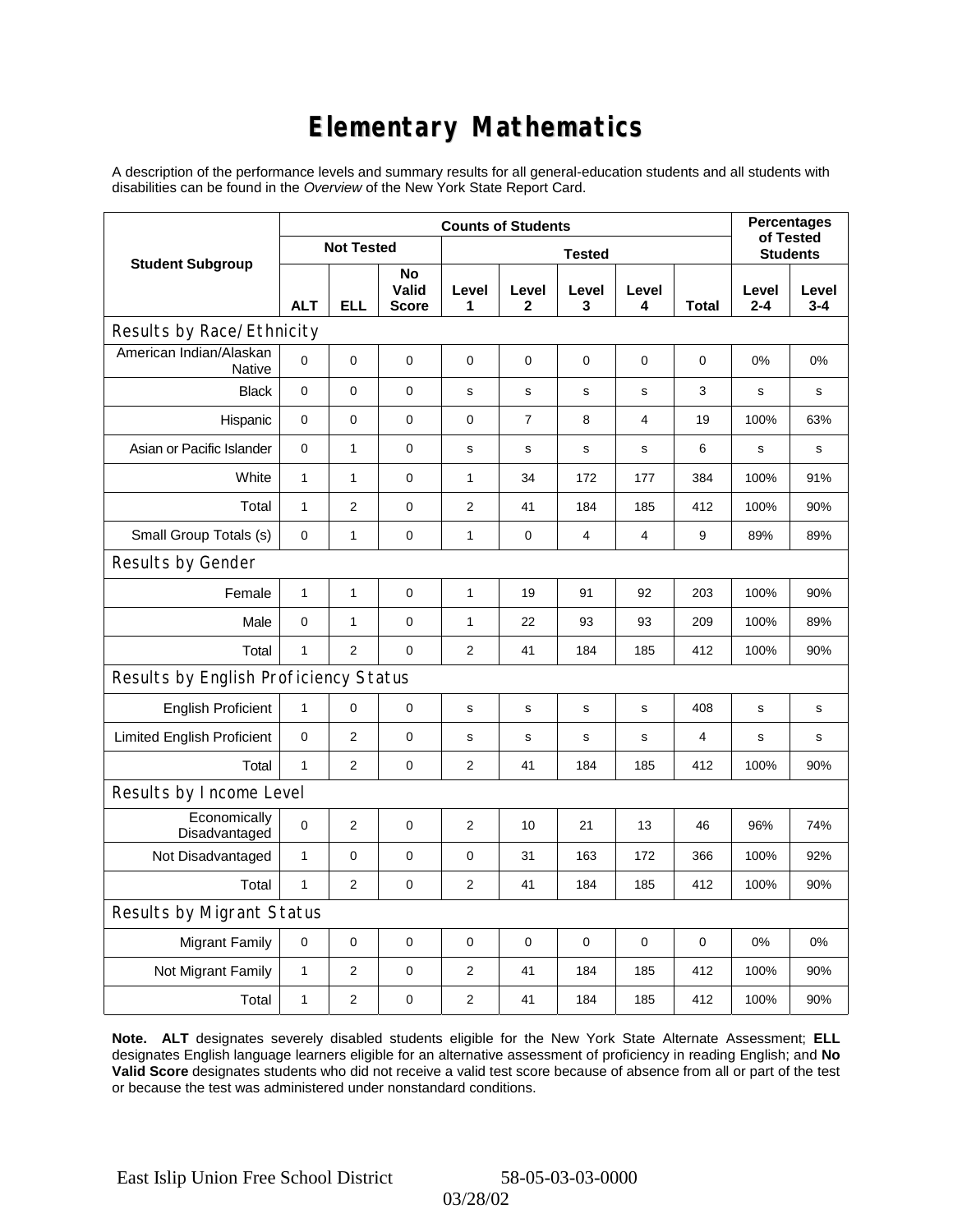### **Middle-Level English Language Arts**

A description of the performance levels and summary results for all general-education students and all students with disabilities can be found in the *Overview* of the New York State Report Card.

|                                       | <b>Counts of Students</b> |                   |                             |                |              |             |             |              | <b>Percentages</b><br>of Tested |                  |
|---------------------------------------|---------------------------|-------------------|-----------------------------|----------------|--------------|-------------|-------------|--------------|---------------------------------|------------------|
| <b>Student Subgroup</b>               |                           | <b>Not Tested</b> |                             | <b>Tested</b>  |              |             |             |              |                                 | <b>Students</b>  |
|                                       | <b>ALT</b>                | <b>ELL</b>        | No<br>Valid<br><b>Score</b> | Level<br>1     | Level<br>2   | Level<br>3  | Level<br>4  | Total        | Level<br>2-4                    | Level<br>$3 - 4$ |
| Results by Race/Ethnicity             |                           |                   |                             |                |              |             |             |              |                                 |                  |
| American Indian/Alaskan<br>Native     | 0                         | $\mathbf 0$       | $\mathbf 0$                 | $\mathbf 0$    | $\mathbf 0$  | 0           | $\mathbf 0$ | $\mathbf 0$  | 0%                              | 0%               |
| <b>Black</b>                          | 0                         | 0                 | 0                           | s              | s            | s           | $\mathbf s$ | $\mathbf{1}$ | s                               | s                |
| Hispanic                              | 1                         | 1                 | 0                           | 3              | 9            | 4           | 0           | 16           | 81%                             | 25%              |
| Asian or Pacific Islander             | $\mathbf 0$               | 0                 | 0                           | $\mathbf s$    | $\mathbf S$  | $\mathbf s$ | s           | 6            | $\mathbf s$                     | s                |
| White                                 | 5                         | 0                 | $\pmb{0}$                   | 15             | 146          | 158         | 38          | 357          | 96%                             | 55%              |
| Total                                 | 6                         | $\mathbf{1}$      | $\pmb{0}$                   | 18             | 156          | 167         | 39          | 380          | 95%                             | 54%              |
| Small Group Totals (s)                | 0                         | 0                 | 0                           | 0              | $\mathbf{1}$ | 5           | 1           | 7            | 100%                            | 86%              |
| Results by Gender                     |                           |                   |                             |                |              |             |             |              |                                 |                  |
| Female                                | $\overline{4}$            | $\mathbf{1}$      | $\pmb{0}$                   | $\overline{4}$ | 61           | 75          | 26          | 166          | 98%                             | 61%              |
| Male                                  | $\overline{2}$            | 0                 | $\pmb{0}$                   | 14             | 95           | 92          | 13          | 214          | 93%                             | 49%              |
| Total                                 | 6                         | 1                 | 0                           | 18             | 156          | 167         | 39          | 380          | 95%                             | 54%              |
| Results by English Proficiency Status |                           |                   |                             |                |              |             |             |              |                                 |                  |
| <b>English Proficient</b>             | 6                         | 0                 | $\pmb{0}$                   | 18             | 156          | 167         | 39          | 380          | 95%                             | 54%              |
| <b>Limited English Proficient</b>     | 0                         | 1                 | $\pmb{0}$                   | 0              | $\mathbf 0$  | 0           | 0           | 0            | 0%                              | 0%               |
| Total                                 | 6                         | $\mathbf{1}$      | $\pmb{0}$                   | 18             | 156          | 167         | 39          | 380          | 95%                             | 54%              |
| Results by Income Level               |                           |                   |                             |                |              |             |             |              |                                 |                  |
| Economically<br>Disadvantaged         | $\overline{2}$            | 0                 | $\mathbf 0$                 | $\overline{2}$ | 12           | 5           | 1           | 20           | 90%                             | 30%              |
| Not Disadvantaged                     | $\overline{4}$            | 1                 | 0                           | 16             | 144          | 162         | 38          | 360          | 96%                             | 56%              |
| Total                                 | 6                         | $\mathbf{1}$      | $\pmb{0}$                   | 18             | 156          | 167         | 39          | 380          | 95%                             | 54%              |
| Results by Migrant Status             |                           |                   |                             |                |              |             |             |              |                                 |                  |
| <b>Migrant Family</b>                 | 0                         | 0                 | 0                           | 0              | 0            | 0           | 0           | 0            | 0%                              | 0%               |
| Not Migrant Family                    | 6                         | $\mathbf{1}$      | 0                           | 18             | 156          | 167         | 39          | 380          | 95%                             | 54%              |
| Total                                 | 6                         | 1                 | 0                           | 18             | 156          | 167         | 39          | 380          | 95%                             | 54%              |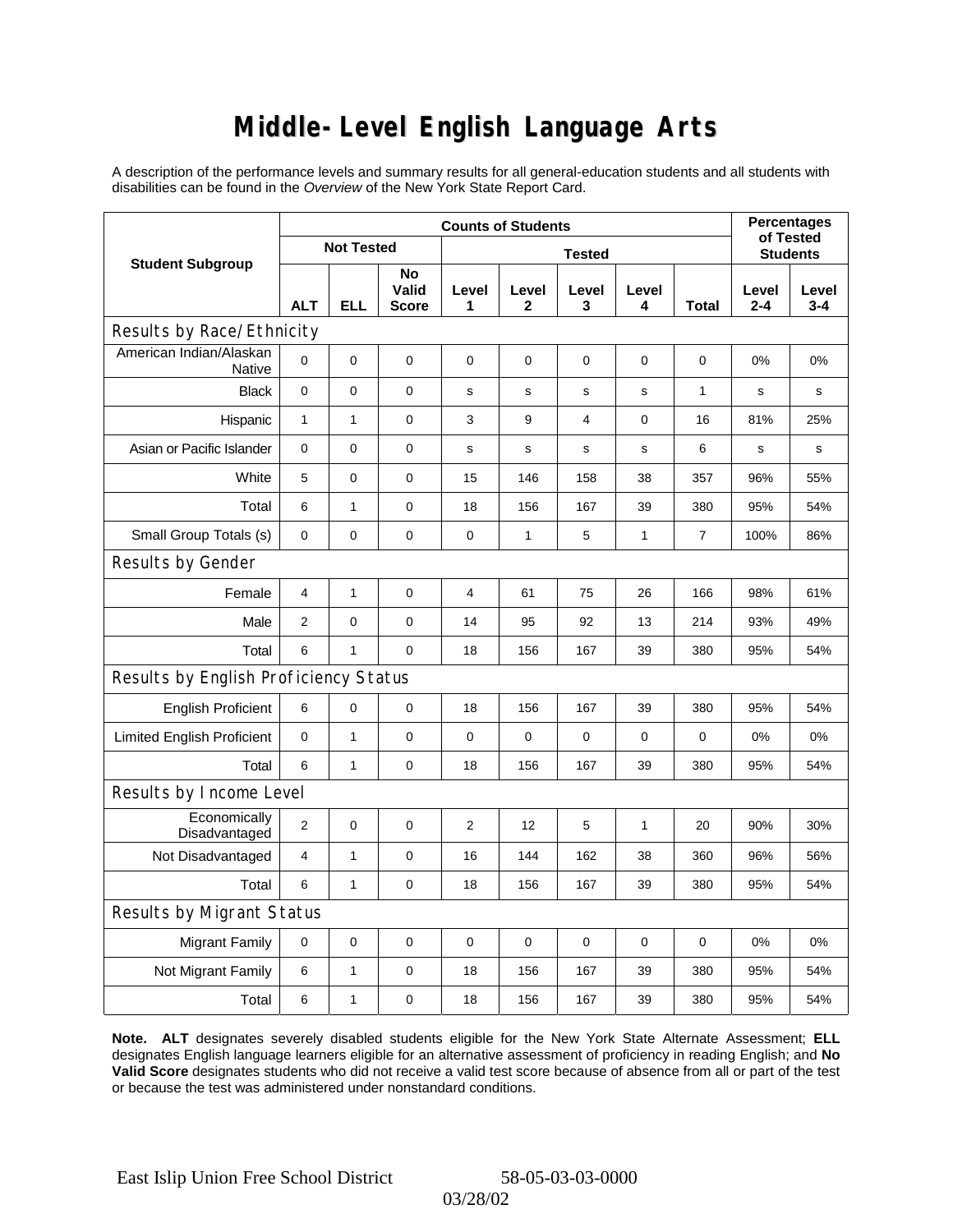### **Middle-Level Mathematics**

A description of the performance levels and summary results for all general-education students and all students with disabilities can be found in the *Overview* of the New York State Report Card.

|                                       | <b>Counts of Students</b> |                   |                             |                |                       |             |                 |                | <b>Percentages</b><br>of Tested |                  |
|---------------------------------------|---------------------------|-------------------|-----------------------------|----------------|-----------------------|-------------|-----------------|----------------|---------------------------------|------------------|
| <b>Student Subgroup</b>               |                           | <b>Not Tested</b> |                             |                |                       |             | <b>Students</b> |                |                                 |                  |
|                                       | <b>ALT</b>                | <b>ELL</b>        | No<br>Valid<br><b>Score</b> | Level<br>1     | Level<br>$\mathbf{2}$ | Level<br>3  | Level<br>4      | <b>Total</b>   | Level<br>$2 - 4$                | Level<br>$3 - 4$ |
| Results by Race/Ethnicity             |                           |                   |                             |                |                       |             |                 |                |                                 |                  |
| American Indian/Alaskan<br>Native     | 0                         | $\overline{0}$    | $\mathbf 0$                 | $\mathbf 0$    | 0                     | 0           | 0               | 0              | $0\%$                           | 0%               |
| <b>Black</b>                          | 0                         | 0                 | 0                           | $\mathbf s$    | $\mathbf s$           | s           | $\mathbf s$     | $\mathbf{1}$   | s                               | s                |
| Hispanic                              | $\mathbf{1}$              | 0                 | $\pmb{0}$                   | $\overline{7}$ | $\overline{7}$        | 3           | $\mathbf 0$     | 17             | 59%                             | 18%              |
| Asian or Pacific Islander             | $\mathbf 0$               | 0                 | $\mathbf 0$                 | $\mathbf s$    | $\mathbf s$           | s           | $\mathbf s$     | 6              | s                               | $\mathbf s$      |
| White                                 | 5                         | $\overline{0}$    | $\mathbf{1}$                | 48             | 117                   | 156         | 36              | 357            | 87%                             | 54%              |
| Total                                 | 6                         | 0                 | $\mathbf{1}$                | 55             | 126                   | 163         | 37              | 381            | 86%                             | 52%              |
| Small Group Totals (s)                | $\mathbf 0$               | 0                 | 0                           | 0              | $\overline{2}$        | 4           | 1               | $\overline{7}$ | 100%                            | 71%              |
| Results by Gender                     |                           |                   |                             |                |                       |             |                 |                |                                 |                  |
| Female                                | $\overline{4}$            | 0                 | $\pmb{0}$                   | 25             | 51                    | 71          | 20              | 167            | 85%                             | 54%              |
| Male                                  | 2                         | 0                 | $\mathbf{1}$                | 30             | 75                    | 92          | 17              | 214            | 86%                             | 51%              |
| Total                                 | 6                         | 0                 | $\mathbf{1}$                | 55             | 126                   | 163         | 37              | 381            | 86%                             | 52%              |
| Results by English Proficiency Status |                           |                   |                             |                |                       |             |                 |                |                                 |                  |
| <b>English Proficient</b>             | 6                         | 0                 | $\mathbf{1}$                | $\mathbf s$    | s                     | s           | s               | 380            | s                               | s                |
| <b>Limited English Proficient</b>     | 0                         | 0                 | $\pmb{0}$                   | s              | $\mathsf{s}$          | $\mathbf s$ | s               | $\mathbf{1}$   | s                               | s                |
| Total                                 | 6                         | 0                 | $\mathbf{1}$                | 55             | 126                   | 163         | 37              | 381            | 86%                             | 52%              |
| Results by Income Level               |                           |                   |                             |                |                       |             |                 |                |                                 |                  |
| Economically<br>Disadvantaged         | $\overline{2}$            | 0                 | $\mathbf 0$                 | 6              | 10                    | 4           | 0               | 20             | 70%                             | 20%              |
| Not Disadvantaged                     | 4                         | 0                 | $\mathbf{1}$                | 49             | 116                   | 159         | 37              | 361            | 86%                             | 54%              |
| Total                                 | 6                         | $\mathbf 0$       | $\mathbf{1}$                | 55             | 126                   | 163         | 37              | 381            | 86%                             | 52%              |
| Results by Migrant Status             |                           |                   |                             |                |                       |             |                 |                |                                 |                  |
| <b>Migrant Family</b>                 | $\mathbf 0$               | 0                 | $\pmb{0}$                   | 0              | $\mathbf 0$           | 0           | 0               | 0              | 0%                              | 0%               |
| Not Migrant Family                    | 6                         | 0                 | $\mathbf{1}$                | 55             | 126                   | 163         | 37              | 381            | 86%                             | 52%              |
| Total                                 | 6                         | 0                 | $\mathbf{1}$                | 55             | 126                   | 163         | 37              | 381            | 86%                             | 52%              |